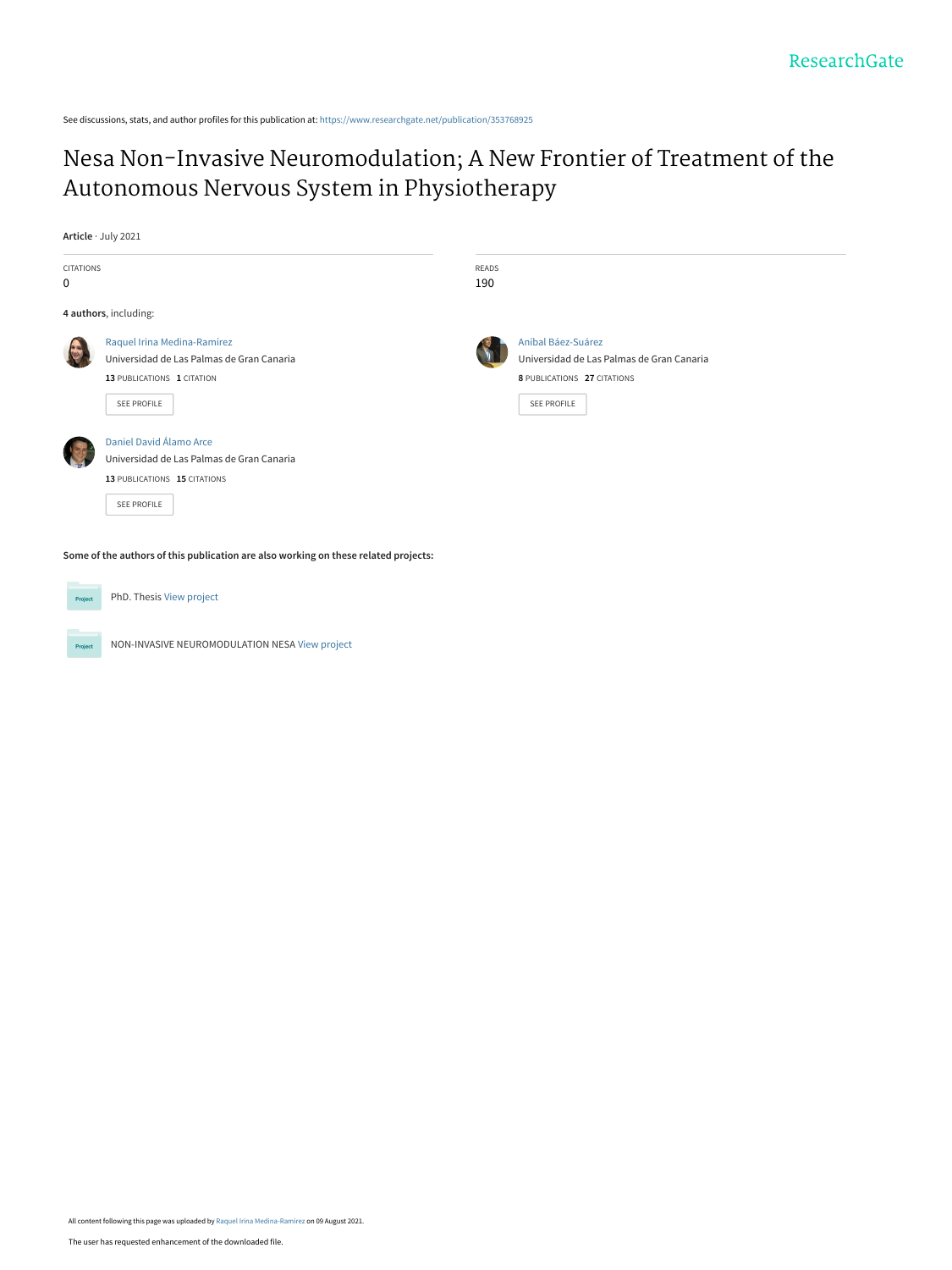# **Nesa Non-Invasive Neuromodulation; A New Frontier of Treatment of the Autonomous Nervous System in Physiotherapy**

Raquel Medina-Ramírez<sup>1</sup>\*, Fabiola Molina-Cedrés<sup>2</sup>, Anibal Báez-Suárez<sup>2</sup> & David Alamo-Arce<sup>1</sup>

*1 SocDig Research Group, Physiotherapy, University of Las Palmas de Gran Canaria, Spain*

*2 Physiotherapy, University of Las Palmas de Gran Canaria, Spain*

**\* Correspondence to:** Dr. Raquel Medina-Ramírez, SocDig Research Group, Physiotherapy, University of Las Palmas de Gran Canaria, Spain.

# **Copyright**

© 2021 Dr. Raquel Medina-Ramírez, *et al.* This is an open access article distributed under the Creative Commons Attribution License, which permits unrestricted use, distribution, and reproduction in any medium, provided the original work is properly cited.

Received: 06 July 2021 Published: 21 July 2021

**Keywords:** *Neuromodulation; Microcurrents; Autonomous Nerve System; Electrotherapy; Physiotherapy Modalities*

In the 1920s there was no scientist suggested that life could be electrically oriented, from the discoveries of Hodgkin *et al*. (1964) [1] the existence of the nerves´ action potentials was demonstrated, moreover they demonstrated that the electrical impulses could be coordinated by a central nervous system by the existence of ion channels. Sixty years later, the application of electricity in medicine has potentially been developed and is a continuous growing field. The development of a new microcurrent application called NESA takes a step further in the field of physical medicine. It is a neuromodulation with global capacity, this means that it acts on modulating actions such as orthodromic impulses that activate descending inhibitory tracts, afferent regulation mechanisms and efferent regulation of neuromodulator systems [2].

Nesa non-invasive neuromodulation is based on a superficial treatment through electrical microcurrent, which is governed by Wilder's law and hormesis [3]. It produced imperceptible sensations through low impedance areas by the NXsignaldevice. This treatment is based on the application of a biphasic low frequency current with parameters lower than conventional electrotherapy  $[4,5]$ . Its intensity varies from 0.1 - 1 milliamp and the frequency from 1.14 to 14.28 Hertz. All these parameters fluctuate determined by the programs of the device NXsignal, except the voltage, which the therapist can choose between 3 or 6 volts.

Raquel Medina-Ramírez, *et al.* (2021). Nesa Non-Invasive Neuromodulation; A New Frontier of Treatment of the Autonomous Nervous System in Physiotherapy. *CPQ Orthopaedics, 5*(4), 01-04.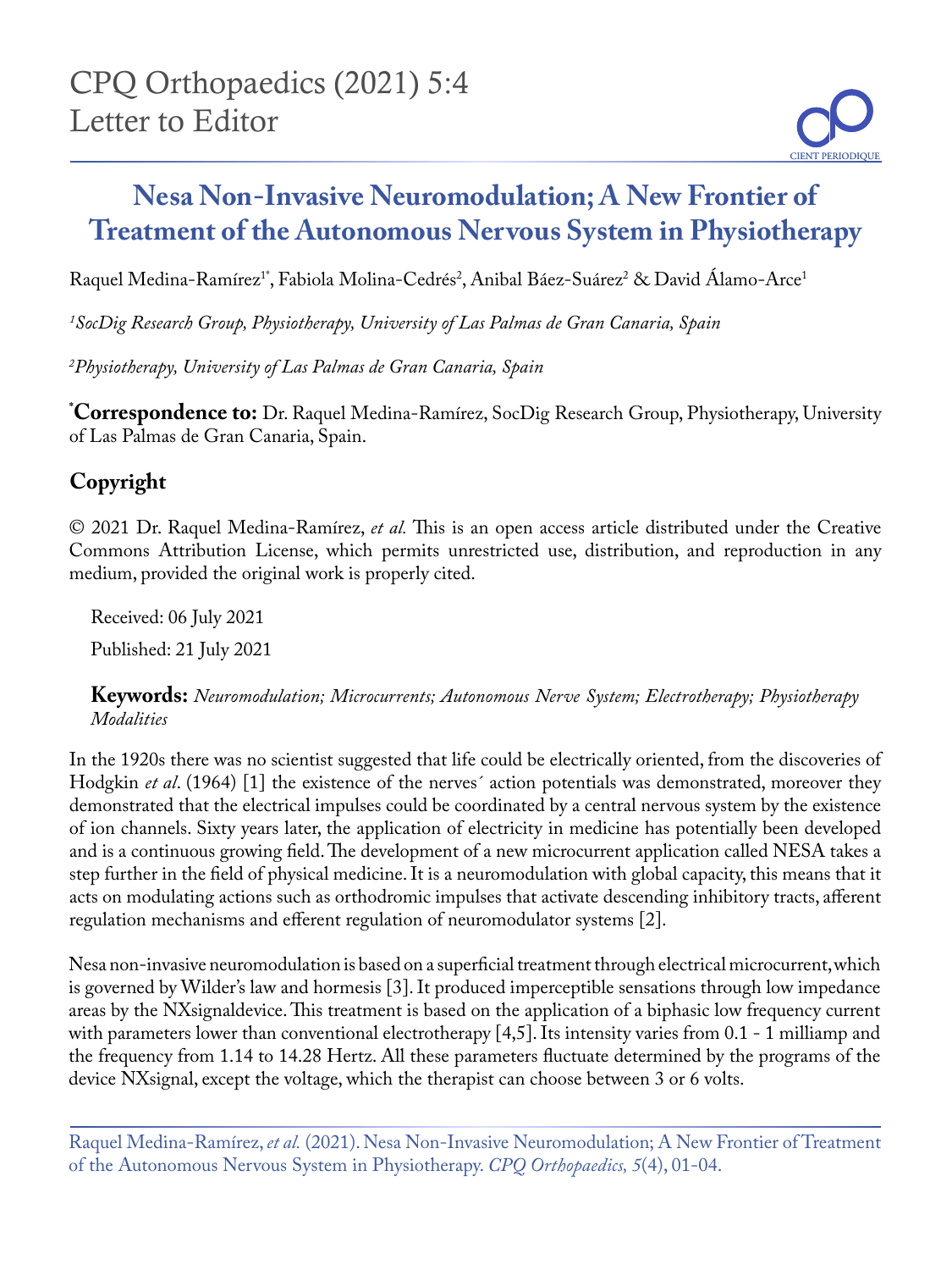The input is generated and introduced into the patient's electrical circuit through 24 semi-electrodes, located at the distal nerve endings of the hands and feet, and a directional electrode. The anatomical position of these semi-electrodes is the key for the effectiveness of the treatment, it located low impedance areas. Every six semi-electrodes are joined to form a single electrode, the total number of electrodes being four, one for each end. The electrical algorithm generated by the device is introduced into the body through the metallic contact of the semi-electrodes with clean skin. A series of intermittent and cyclical stimuli or inputs enter through the low impedance zones provided by the nerve endings in those areas. Once the stimulus is introduced into the body, the autonomic nerve pathways could serve as a means of propagation, converging on the directing electrode, which performs the function of a directional electrode (See figure 1).



*Figure 1: The photo shows the Xsignal device in a physiotherapy clinic. It shows the application of the electrodes and the passive application on a patient. The patient has signed the informed consent for the distribution of photographs.*

Nowadays, some preliminary studies have shown evidence in terms of neuralgic pain and autonomous nerve system, for example for Sudeck Syndrome [6] or trigeminal pain [7]. A randomized clinical trial in overactive bladder is also developing (Clinical Trials Code-NCT04120545). In addition, effects in the field of neurology have been also studied, such as multiple sclerosis [8] and cerebrovascular accidents [9], where the quality of life of the patient has shown improvements. However, one of the lines with a great potential is the health science field, where a trial study have shown a improve in sleep quality in basket players after being treated with NESA neuromodulation (article in press). In addition, others pilot studies have shown a decrease in alpha brain waves after being treated with NESA neuromodulation and it could provoke improvement in concentration [10].

Raquel Medina-Ramírez, *et al.* (2021). Nesa Non-Invasive Neuromodulation; A New Frontier of Treatment of the Autonomous Nervous System in Physiotherapy. *CPQ Orthopaedics, 5*(4), 01-04.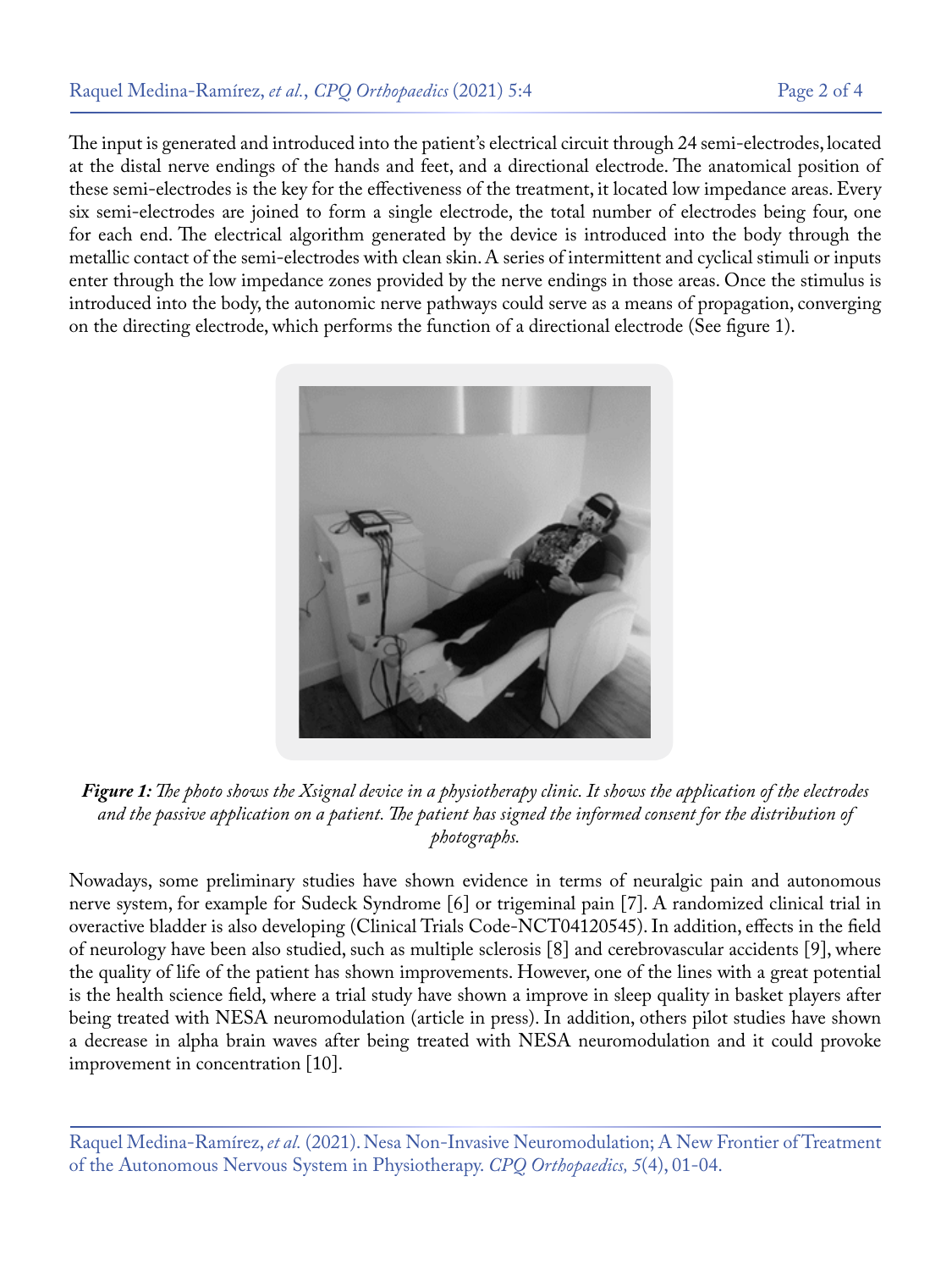It is our duty as physiotherapy and scientists, to communicate the advances about NESA neuromodulation technology that is transversal to the fields of physical therapy, medicine and psychology. Perhaps we are opening a new frontier in dysfunctions related to the autonomic nervous system.

#### **Acknowledgements**

None.

## **Conflicts of Interests**

All authors did not have any conflict of interest to declare.

#### **Author Contributions**

RM and FM designed the idea and developed the writing of the paper. AB and DA contributed to revision, ideas, and translation.

### **Funding Sources**

None

### **Bibliography**

1. Zhou, X., Xu, Y., Wang, G., *et al.* [\(2020\). Ionic channel blockage in stochastic Hodgkin-Huxley neuronal](https://www.semanticscholar.org/paper/Ionic-channel-blockage-in-stochastic-Hodgkin%25E2%2580%2593Huxley-Zhou-Xu/2ce83309728018b4cb5d2f702bb0ece9748fa3a7) [model driven by multiple oscillatory signals.](https://www.semanticscholar.org/paper/Ionic-channel-blockage-in-stochastic-Hodgkin%25E2%2580%2593Huxley-Zhou-Xu/2ce83309728018b4cb5d2f702bb0ece9748fa3a7) *Cognitive Neurodynamic, 14,* 569-578.

2. [Rocha, A., Juárez, Á. & Ferretiz, G. \(2019\). De la compuerta a la neuromatriz y neuromodulación.](https://revistachilenadeanestesia.cl/de-la-compuerta-a-la-neuromatriz-y-neuromodulacion/) *Revista [Chilena de Anestesia, 48](https://revistachilenadeanestesia.cl/de-la-compuerta-a-la-neuromatriz-y-neuromodulacion/)*(4), 288-297.

3. [Diazguerrero, N. E. L., Puertos, V. Y. G., Bautista, R. J. H., Aguilar, A. A., López, A. L. & Fainstein, M.](https://www.anmm.org.mx/GMM/2013/n4/GMM_149_2013_4_438-447.pdf) [K. \(2013\). Hormesis: lo que no mata, fortalece.](https://www.anmm.org.mx/GMM/2013/n4/GMM_149_2013_4_438-447.pdf) *Gaceta Médica México, 149*(4), 438-447.

4. [Johnson, M. I., Jones, G., Paley, C. A. & Wittkopf, P. G. \(2019\). The clinical efficacy of transcutaneous](https://www.ncbi.nlm.nih.gov/pmc/articles/PMC6830670/) [electrical nerve stimulation \(TENS\) for acute and chronic pain: a protocol for a meta-analysis of randomised](https://www.ncbi.nlm.nih.gov/pmc/articles/PMC6830670/) [controlled trials \(RCTs\).](https://www.ncbi.nlm.nih.gov/pmc/articles/PMC6830670/) *BMJ Open., 9*(10), e029999.

5. [Plaza-Manzano, G., Gómez-Chiguano, G. F., Cleland, J. A., Arías-Buría, J. L., Fernández-de-Las-](https://europepmc.org/article/med/32171035)[Peñas, C. & Navarro-Santana, M. J. \(2020\). Effectiveness of percutaneous electrical nerve stimulation for](https://europepmc.org/article/med/32171035)  [musculoskeletal pain: A systematic review and meta-analysis.](https://europepmc.org/article/med/32171035) *European Journal Pain London England, 24*(6), [1023-1044.](https://europepmc.org/article/med/32171035)

Raquel Medina-Ramírez, *et al.* (2021). Nesa Non-Invasive Neuromodulation; A New Frontier of Treatment of the Autonomous Nervous System in Physiotherapy. *CPQ Orthopaedics, 5*(4), 01-04.